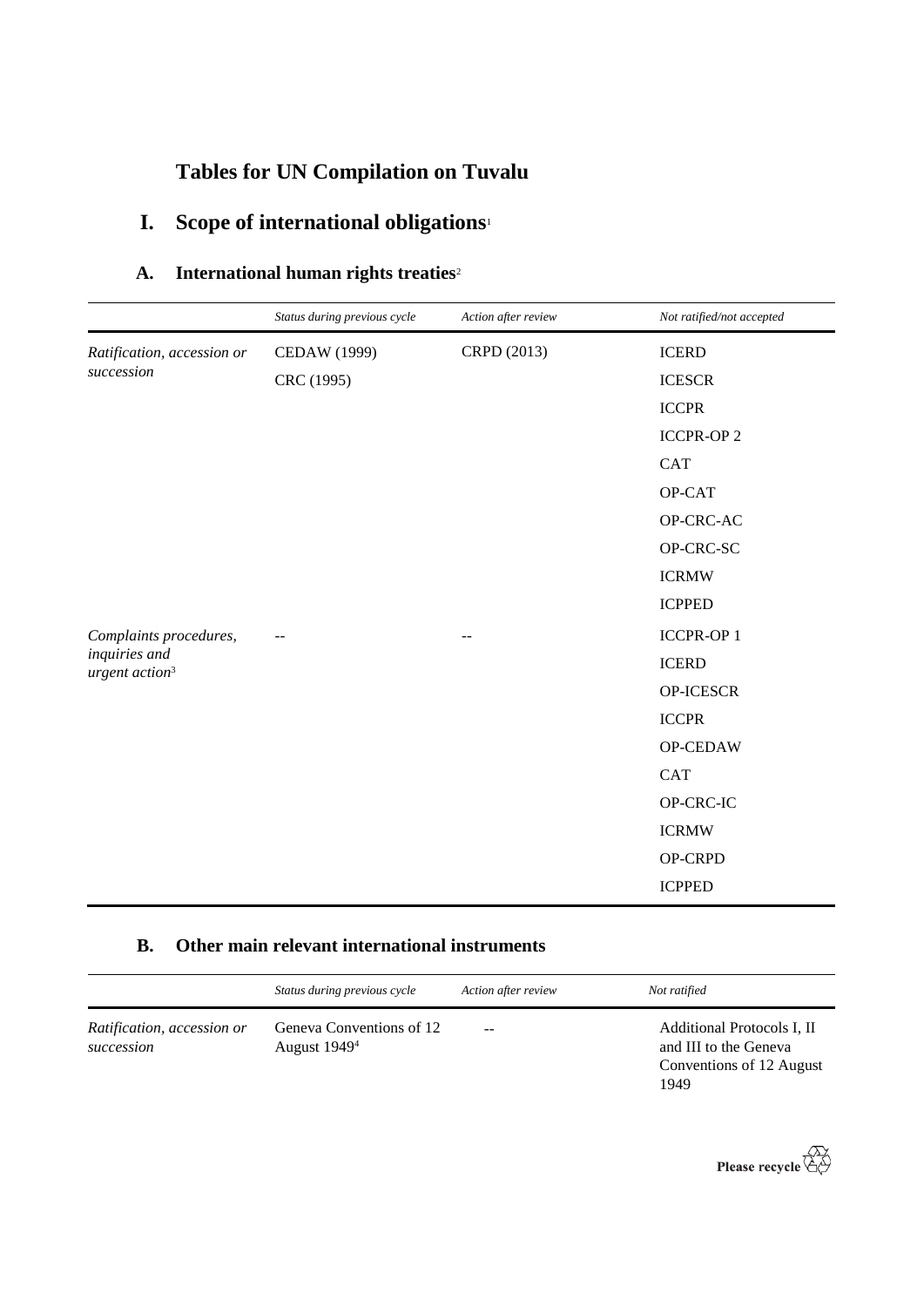| Conventions on refugees <sup>5</sup> | Convention against<br>Discrimination in<br>Education                          |
|--------------------------------------|-------------------------------------------------------------------------------|
|                                      | Convention on stateless<br>persons <sup>6</sup>                               |
|                                      | Convention on the<br>Prevention and<br>Punishment of the Crime<br>of Genocide |
|                                      | Rome Statute of the<br><b>International Criminal</b><br>Court                 |
|                                      | Palermo Protocol <sup>7</sup>                                                 |
|                                      | <b>ILO</b> fundamental<br>Conventions <sup>8</sup>                            |
|                                      | <b>ILO Conventions Nos.</b><br>169 and 189 <sup>9</sup>                       |

## **II. Cooperation with human rights mechanisms and bodies**

|              | <b>Reporting status</b>                                |                                                  |                                   |                                               |  |
|--------------|--------------------------------------------------------|--------------------------------------------------|-----------------------------------|-----------------------------------------------|--|
| Treaty body  | Concluding observations<br>included in previous review | Latest report submitted<br>since previous review | Latest concluding<br>observations | Reporting status                              |  |
| <b>CEDAW</b> |                                                        | 2012                                             | February 2015                     | Fifth report due in<br>2019                   |  |
| <b>CRC</b>   |                                                        | 2012                                             | September 2013                    | Second to fifth reports<br>overdue since 2017 |  |
| <b>CRPD</b>  |                                                        |                                                  |                                   | Initial report overdue<br>since $2016$        |  |

### **A. Cooperation with treaty bodies**<sup>10</sup>

#### **Responses to specific follow-up requests from concluding observations**

| Treaty body  | Due in | Subject matter                                                                                                                                     | Submitted |
|--------------|--------|----------------------------------------------------------------------------------------------------------------------------------------------------|-----------|
| <b>CEDAW</b> | 2017   | Discriminatory Legislation; $12$<br>Implementation of the<br>Family Protection and<br><b>Equality Domestic Violence</b><br>Act; Criminalization of |           |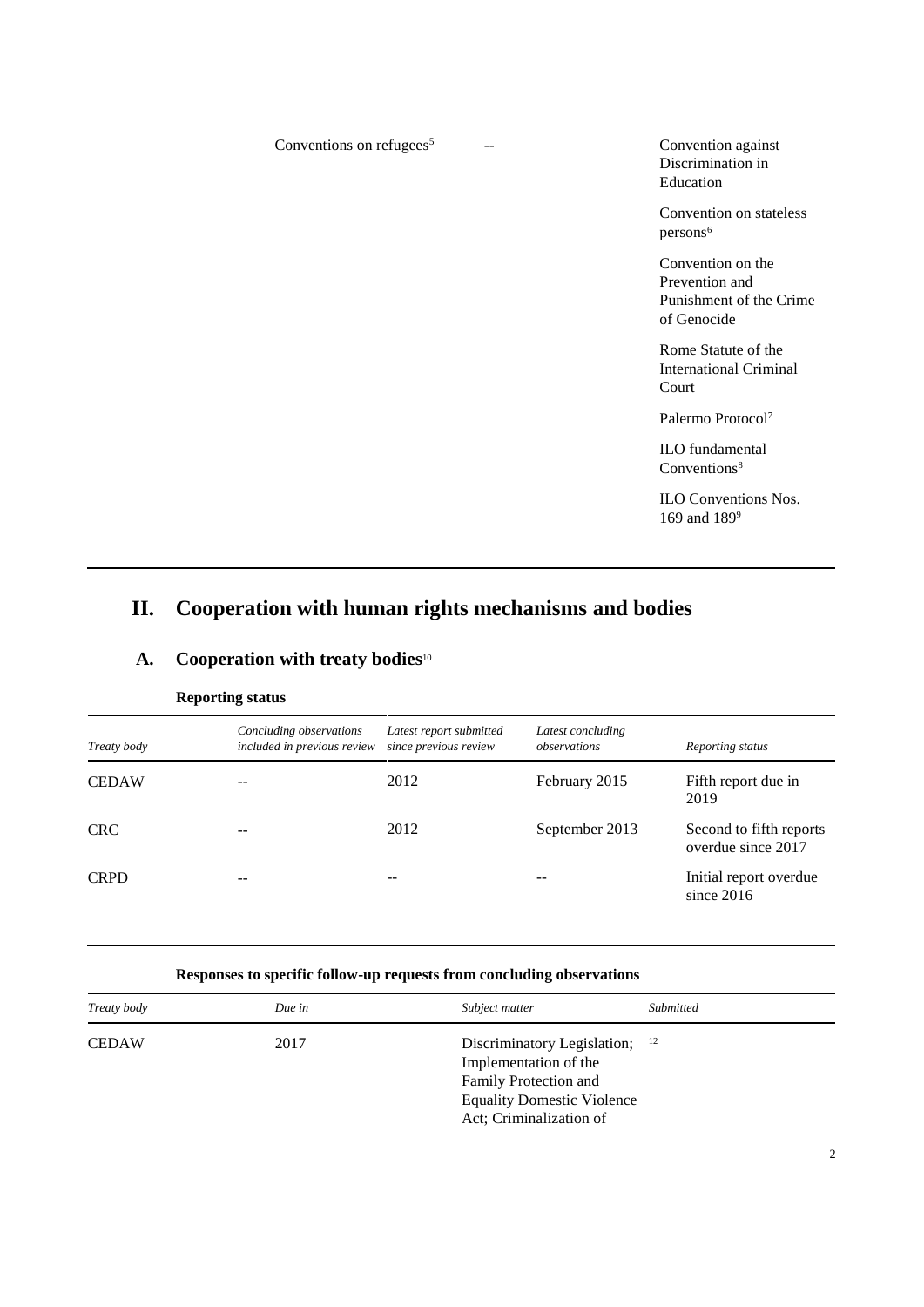|                                                         | Status during previous cycle              | Current status |
|---------------------------------------------------------|-------------------------------------------|----------------|
| Standing invitations                                    | No                                        | Yes            |
| Visits undertaken                                       | Water and sanitation (17-19 July<br>2012) | --             |
| Visits agreed to in principle                           | --                                        | --             |
| Visits requested                                        | --                                        | --             |
| Responses to letters of<br>allegation and urgent appeal | --                                        | --             |

### **B. Cooperation with special procedures**<sup>13</sup>

#### **C. Status of national human rights institutions**<sup>14</sup>

| National human rights institution | Status during previous cycle | Status during present cycle <sup>15</sup> |
|-----------------------------------|------------------------------|-------------------------------------------|
| $- -$                             | $- -$                        | $- -$                                     |

*Notes*

<sup>1</sup> Unless indicated otherwise, the status of ratification of instruments listed in the table may be found on the official website of the United Nations Treaty Collection database, Office of Legal Affairs of the United Nations Secretariat, http://treaties.un.org/. Please also refer to the United Nations compilation on Tuvalu from the previous cycle (A/HRC/WG.6/16/TUV/2).

#### <sup>2</sup> The following abbreviations have been used in the universal periodic review document:

| <b>ICERD</b>      | International Convention on the Elimination of All Forms of   |
|-------------------|---------------------------------------------------------------|
|                   | Racial Discrimination;                                        |
| <b>ICESCR</b>     | International Covenant on Economic, Social and Cultural       |
|                   | Rights;                                                       |
| <b>OP-ICESCR</b>  | Optional Protocol to ICESCR;                                  |
| <b>ICCPR</b>      | International Covenant on Civil and Political Rights;         |
| <b>ICCPR-OP 1</b> | <b>Optional Protocol to ICCPR;</b>                            |
| <b>ICCPR-OP2</b>  | Second Optional Protocol to ICCPR, aiming at the abolition of |
|                   | the death penalty;                                            |
| <b>CEDAW</b>      | Convention on the Elimination of All Forms of Discrimination  |
|                   | against Women;                                                |
| <b>OP-CEDAW</b>   | Optional Protocol to CEDAW;                                   |
| <b>CAT</b>        | Convention against Torture and Other Cruel, Inhuman or        |
|                   | Degrading Treatment or Punishment;                            |
| OP-CAT            | Optional Protocol to CAT;                                     |
| <b>CRC</b>        | Convention on the Rights of the Child;                        |
| OP-CRC-AC         | Optional Protocol to CRC on the involvement of children in    |
|                   | armed conflict:                                               |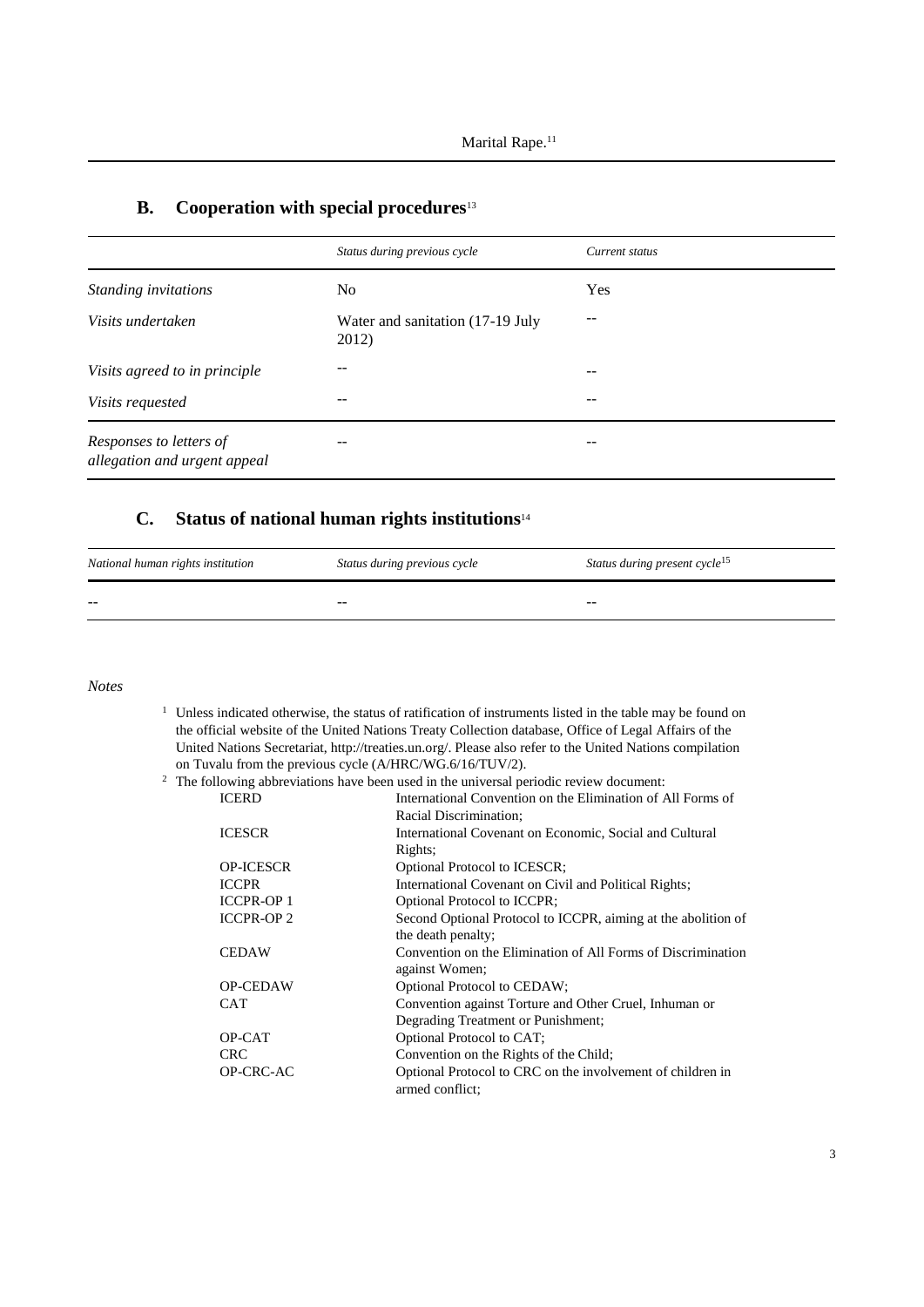| OP-CRC-SC      | Optional Protocol to CRC on the sale of children, child         |
|----------------|-----------------------------------------------------------------|
|                | prostitution and child pornography;                             |
| OP-CRC-IC      | Optional Protocol to CRC on a communications procedure;         |
| <b>ICRMW</b>   | International Convention on the Protection of the Rights of All |
|                | Migrant Workers and Members of Their Families;                  |
| <b>CRPD</b>    | Convention on the Rights of Persons with Disabilities;          |
| <b>OP-CRPD</b> | <b>Optional Protocol to CRPD;</b>                               |
| <b>ICPPED</b>  | International Convention for the Protection of All Persons      |
|                | from Enforced Disappearance.                                    |

- <sup>3</sup> Individual complaints: ICCPR-OP 1, art. 1; OP-CEDAW, art. 1; OP-CRPD, art. 1; OP-ICESCR, art. 1; OP-CRC-IC, art. 5; ICERD, art. 14; CAT, art. 22; ICRMW, art. 77; and ICPPED, art. 31. Inquiry procedure: OP-CEDAW, art. 8; CAT, art. 20; ICPPED, art. 33; OP-CRPD, art. 6; OP-ICESCR, art. 11; and OP-CRC-IC, art. 13. Inter-State complaints: ICCPR, art. 41; ICRMW, art. 76; ICPPED, art. 32; CAT, art. 21; OP-ICESCR, art. 10; and OP-CRC-IC, art. 12. Urgent action: ICPPED, art. 30.
- <sup>4</sup> Geneva Convention for the Amelioration of the Condition of the Wounded and Sick in Armed Forces in the Field (First Convention); Geneva Convention for the Amelioration of the Condition of Wounded, Sick and Shipwrecked Members of Armed Forces at Sea (Second Convention); Geneva Convention relative to the Treatment of Prisoners of War (Third Convention); Geneva Convention relative to the Protection of Civilian Persons in Time of War (Fourth Convention). For the official status of ratifications, see Federal Department of Foreign Affairs of Switzerland, at https://www.dfae.admin.ch/eda/fr/dfae/politique-exterieure/droit-international-public/traitesinternationaux/depositaire/protection-des-victimes-de-la-guerre.html
- <sup>5</sup> 1951 Convention relating to the Status of Refugees and its 1967 Protocol.
- <sup>6</sup> 1954 Convention relating to the Status of Stateless Persons, and 1961 Convention on the Reduction of Statelessness.
- <sup>7</sup> Protocol to Prevent, Suppress and Punish Trafficking in Persons, Especially Women and Children, supplementing the United Nations Convention against Transnational Organized Crime.
- 8 International Labour Organization Convention No. 29 concerning Forced or Compulsory Labour; Convention No. 105 concerning the Abolition of Forced Labour; Convention No. 87 concerning Freedom of Association and Protection of the Right to Organise; Convention No. 98 concerning the Application of the Principles of the Right to Organise and to Bargain Collectively; Convention No. 100 concerning Equal Remuneration for Men and Women Workers for Work of Equal Value; Convention No. 111 concerning Discrimination in Respect of Employment and Occupation; Convention No. 138 concerning Minimum Age for Admission to Employment; Convention No. 182 concerning the Prohibition and Immediate Action for the Elimination of the Worst Forms of Child Labour.
- <sup>9</sup> ILO Indigenous and Tribal Peoples Convention, 1989 (No. 169) and Domestic Workers Convention, 2011 (No. 189).
- $10$  The following abbreviations have been used in the present document:

| <b>CERD</b>  |                     | Committee on the Elimination of Racial Discrimination;   |
|--------------|---------------------|----------------------------------------------------------|
| <b>CESCR</b> |                     | Committee on Economic, Social and Cultural Rights;       |
|              | <b>HR</b> Committee | Human Rights Committee;                                  |
| <b>CEDAW</b> |                     | Committee on the Elimination of Discrimination against   |
|              |                     | Women:                                                   |
| <b>CAT</b>   |                     | Committee against Torture;                               |
| <b>CRC</b>   |                     | Committee on the Rights of the Child;                    |
| <b>CMW</b>   |                     | Committee on the Protection of the Rights of All Migrant |
|              |                     | Workers and Members of Their Families;                   |
| <b>CRPD</b>  |                     | Committee on the Rights of Persons with Disabilities;    |
| <b>CED</b>   |                     | Committee on Enforced Disappearances;                    |
| <b>SPT</b>   |                     | Subcommittee on Prevention of Torture.                   |
|              |                     |                                                          |

- <sup>11</sup> CEDAW/C/TUV/CO/3-4, para. 43.
- <sup>12</sup> Follow-up letter sent to the Permanent Representative of Tuvalu, dated 21 September 2017, available at:

[http://tbinternet.ohchr.org/Treaties/CEDAW/Shared%20Documents/TUV/INT\\_CEDAW\\_FUL\\_TUV](http://tbinternet.ohchr.org/Treaties/CEDAW/Shared%20Documents/TUV/INT_CEDAW_FUL_TUV_28964_E.pdf) [\\_28964\\_E.pdf.](http://tbinternet.ohchr.org/Treaties/CEDAW/Shared%20Documents/TUV/INT_CEDAW_FUL_TUV_28964_E.pdf)